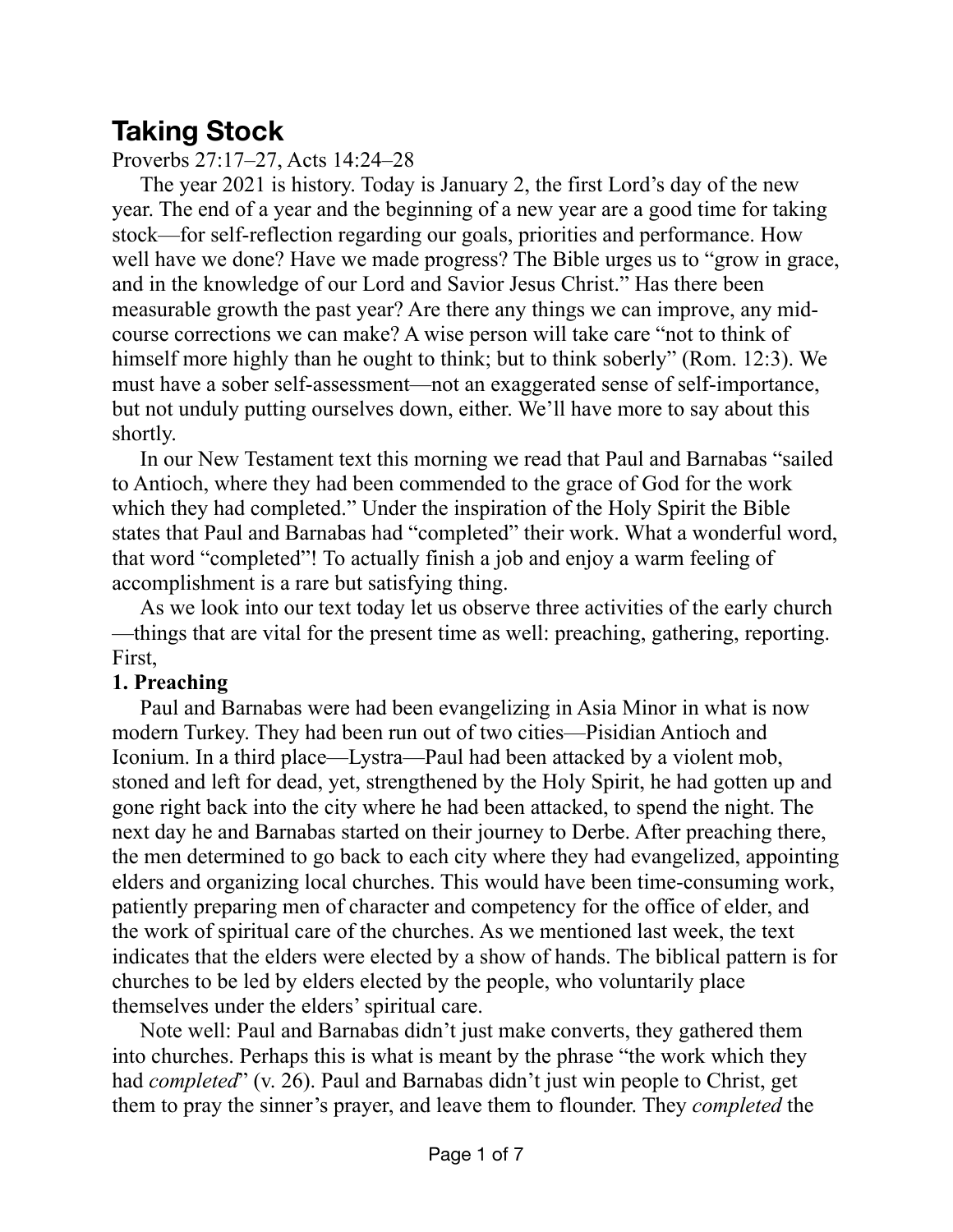work; they organized churches, in every community, that could carry on the work the evangelists had begun.

Many people, on hearing the gospel, will agree with it. They will recognize that they are sinners and seemingly receive Christ. But they do not want to commit to the church. Christ is perfect, and his church is *not*—at least, not yet; Christ is in the midst of perfecting his church. As Paul explains in Ephesians 5, Christ is presently sanctifying and cleansing his church "with the washing of water by the word, that He might present her to Himself a glorious church, not having spot or wrinkle or any such thing, but that she should be holy and without blemish." Someday, the work of sanctification will be complete, someday the church will be a glorious bride, presented to the heavenly Bridegroom, experiencing perfect fellowship with the Father, Son and Holy Spirit for all eternity.

Yesterday I received an email from a woman in another state. She has been deeply hurt by some Christian people, and at this point in her life wants nothing to do with the church. Yet it is the church that she needs! Every member of Christ's body is important. She needs the body to reach out to her and encourage her and minister to her. And the body needs her insights—the things that she has learned through her hurts. She is truly hurting, but pulling away from the God-given institution that could truly help her.

But in the case of Paul and Barnabas, the work of ministry had taken its toll. These missionaries were battered and tired. They needed to get back to their home base and be refreshed. They needed to report on their work and thus encourage the saints. Preparing to begin their return journey back to Antioch in Syria, from which they had been sent out, they traveled to Pamphylia, the coastal region on the north of the Mediterranean. Here, they went into Perga, continuing the pattern of strategically reaching population centers and fanning out into the surrounding regions. Notice particularly an important little phrase in verse 25: "when they had preached the word in Perga." Once again, Luke is careful to note the apostles' main mission—preaching the gospel. He has used different words to express this, as we have noted before. He typically uses verbs meaning *to proclaim as a herald* and *to share the good news*. The one word is used for the official proclamation of the King's message; this would normally be done by the apostles, or by ordained ministers of the gospel. The other word is less formal, referring to ordinary Christians testifying of their faith in Christ. Here, the inspired writer uses a third word: the common word for *speak*. This range of words indicates that the message of Christ is to go out both formally and informally; Christians everywhere are to tell anyone who will listen about the Savior. The book of Proverbs (25:11) teaches that "A word fitly spoken is like apples of gold in pictures of silver." Gill helpfully observes that "a word fitly *spoken*" is "a discourse well put together, properly pronounced, roundly, easily, and fluently delivered to proper persons, and adapted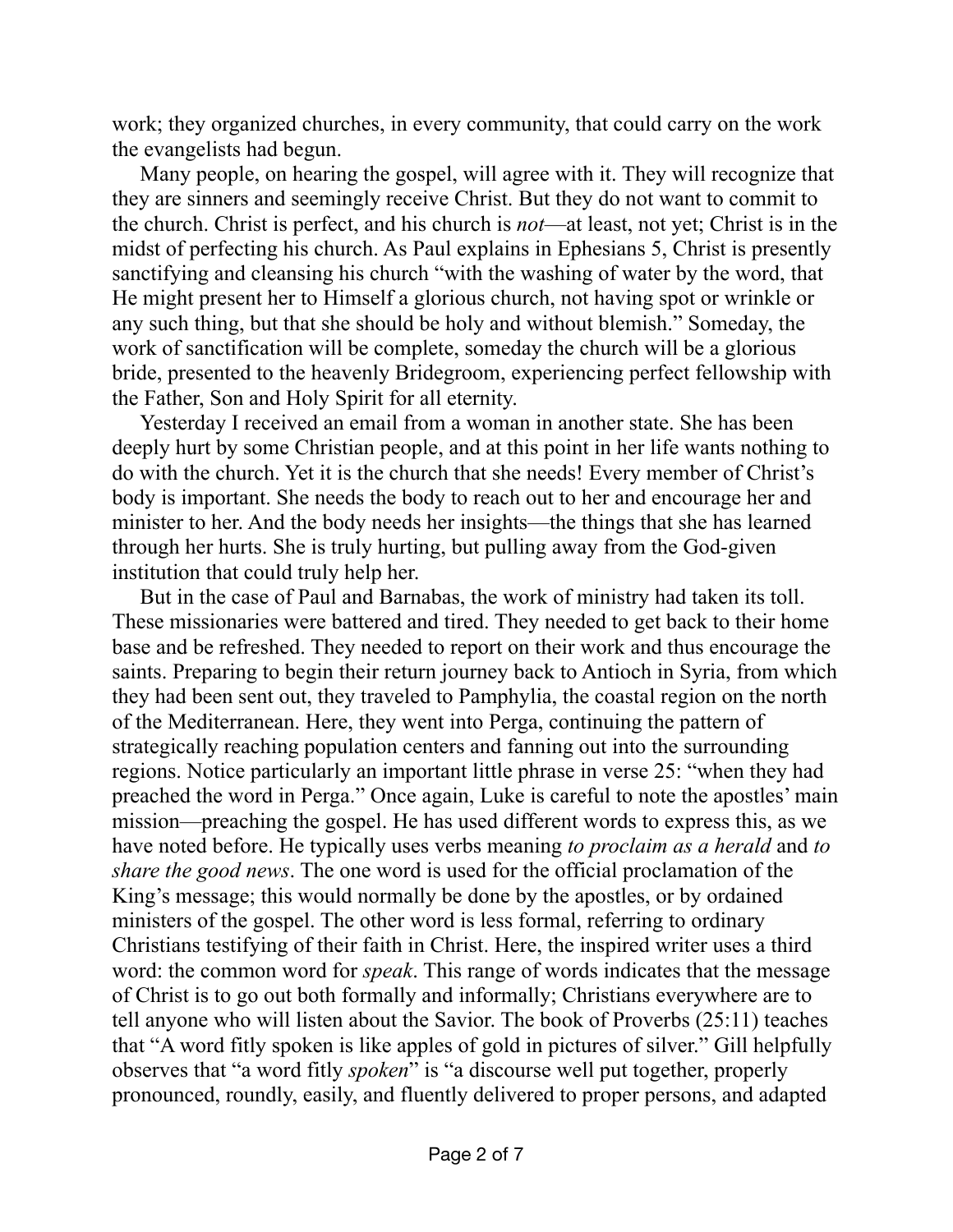to their circumstances; and 'seasonably' spoken." All of us should look for opportunities to speak to others about Christ, using words appropriate to the occasion, taking particular note of how receptive the person we are speaking with might be, and the particular circumstances he might be experiencing, and his or her state of mind at any given moment. Is the person we are speaking with going through hard times? Jesus is "the man of sorrows and acquainted with grief." Has she experienced a significant life event—a birth, graduation, wedding, funeral, marital breakup? God's Word declares, "Thou shalt *guide* me with thy counsel, and afterward receive me to glory." Is he living a life of pleasure, living it up, with no thought of tomorrow? "There is a way which seemeth right unto a man, but the end thereof are the ways of death." Is she burdened down with her sins? The Bible declares, "Thou, Lord, art good, and ready to forgive; and plenteous in mercy unto all them that call upon thee." No matter what circumstances we or the people we talk with might be going through, our greatest need is Christ, and the most helpful thing we can do is to point others to him. Let us each pray for wisdom to offer "a word fitly spoken."

When Paul and Barnabas were in Perga, they "preached"—literally *spoke*—the word." What was it that they spoke? "The *word*"—the Logos. Christ is the Word, the Logos of God. "In the beginning was the Word, and the Word was with God, and the Word was God." Human language involves putting thoughts into words. We learn to do this as very young children. Each of us speaks thousands of words every day. We learn largely by listening to words. The Lord Jesus Christ is the Word *par excellence*. He, the second Person of the holy Trinity, expresses the mind and person of God to mortal men. Here is the message that every person the world over needs to hear, and it is expressed through words. Words have the power to illuminate, to encourage, to destroy. "Whoso despiseth *the word* shall be destroyed: but he that feareth the commandment shall be rewarded" (Prov. 13:13). "The *word* of God is quick, and powerful, and sharper than any twoedged sword, piercing even to the dividing asunder of soul and spirit, and of the joints and marrow, and is a discerner of the thoughts and intents of the heart." Jesus is the Word made flesh. May God open our ears and hearts to receive the Word!

When Paul and Barnabas got to Perga, even though they were tired and bruised from spiritual warfare, they were "speaking the Word." In the original, "speaking" is plural; both Paul and Barnabas were doing it. Exhausted though they were, they couldn't stop speaking about Christ. Here were men who were single-minded almost fanatical. Their own lives had been changed by Christ. They were absolutely convinced that Christ was real, that his resurrection was real, that hell is real, that his salvation is real. Christianity to them was not just a nice little philosophy that seemed to make sense of the world but had little practical significance. For them, the Christian faith was life-changing. Paul and Barnabas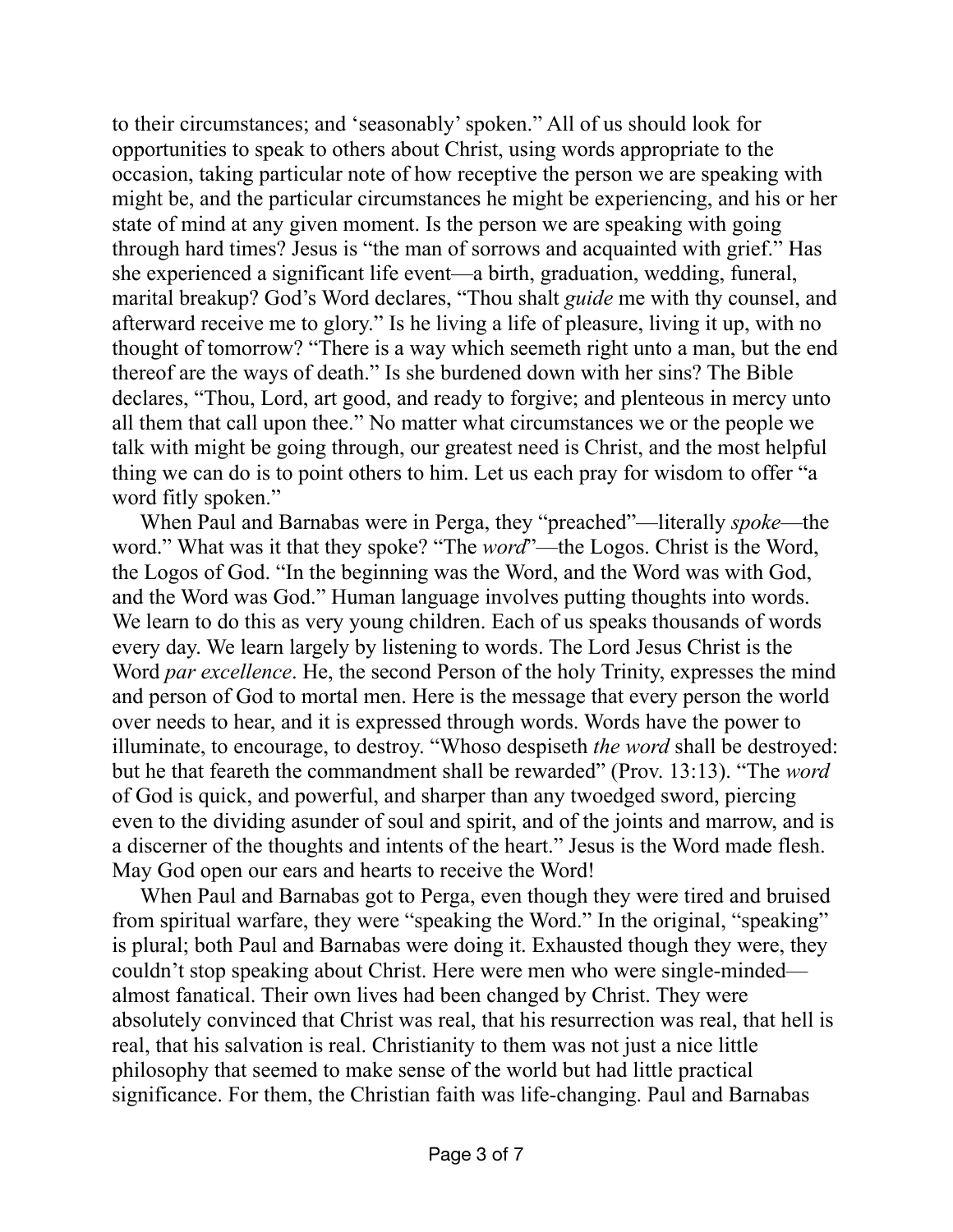were not in Perga to tell people just to be a good person and go to church. They told people that Christ is the only way to the Father, that there is salvation in no one else, and that to reject him is to burn in hell for all eternity.

The message of Christ is not a passing fad—something that is in style one day and outdated the next. The church must always single-mindedly preach Christ. Life is short. Eternity is long. It is no exaggeration to say that receiving Christ is absolutely a matter of life and death. To receive him is life. To reject him is death. "He that believeth on the Son hath everlasting life: and he that believeth not the Son shall not see life; but the wrath of God abideth on him" (John 3:36).

A faithful church must always be preaching; secondly, it must be

## **2. Gathering**

From Perga, the missionary team went down to Attalia. This was a seaport on the shore of the Mediterranean. Here, they found a ship bound for Antioch in Syria, boarded it, and set sail. They had a lot to report on from their first missionary journey. The work to which the Spirit of Christ called them had been fulfilled. Not only had they made converts, they had established churches that could perpetuate the work.

When Paul and Barnabas got back to Antioch, they probably enjoyed a good night's sleep—maybe several! But notice what we read next: "Now when they had come and gathered the church together, they reported all that God had done with them, and that He had opened the door of faith to the Gentiles." There's a lot here, but for now notice one thing: when they had come they "gathered the church together." The word in the original for "gathered the church together" is the verb form of the noun *synagogue*. A synagogue is a place where people gather together. Here is the church—in this case, a *local* church—gathering together.

Gathering together is what the church does. There is no biblical pattern for a "virtual" church. Now we are thankful, particularly in this third year of a "pandemic," for live-streaming technology. It is a great tool—something that was all but unknown just a few years ago. Live-streaming has been a great blessing for many members of our congregation when they had to stay home because of sickness or quarantine or rehab. It has also enabled our services to be viewed by interested parties outside the church. But live-streaming is no substitute for the church actually gathering. A person can *observe* worship over live-stream. But one cannot actually *worship* (in the biblical sense) remotely. You cannot sing with a congregation remotely. You cannot receive the Lord's supper remotely. Even the sermon (in its biblical sense) is designed to be received by a congregation gathered together. The whole congregation receives the sermon; the elders are there, exercising their gift of discernment, judging the sermon. Is it faithful to Christ? Does it accurately represent the message of Scripture? Is it appropriate to the needs of the congregation at this hour? By the way, the word *congregate* comes from the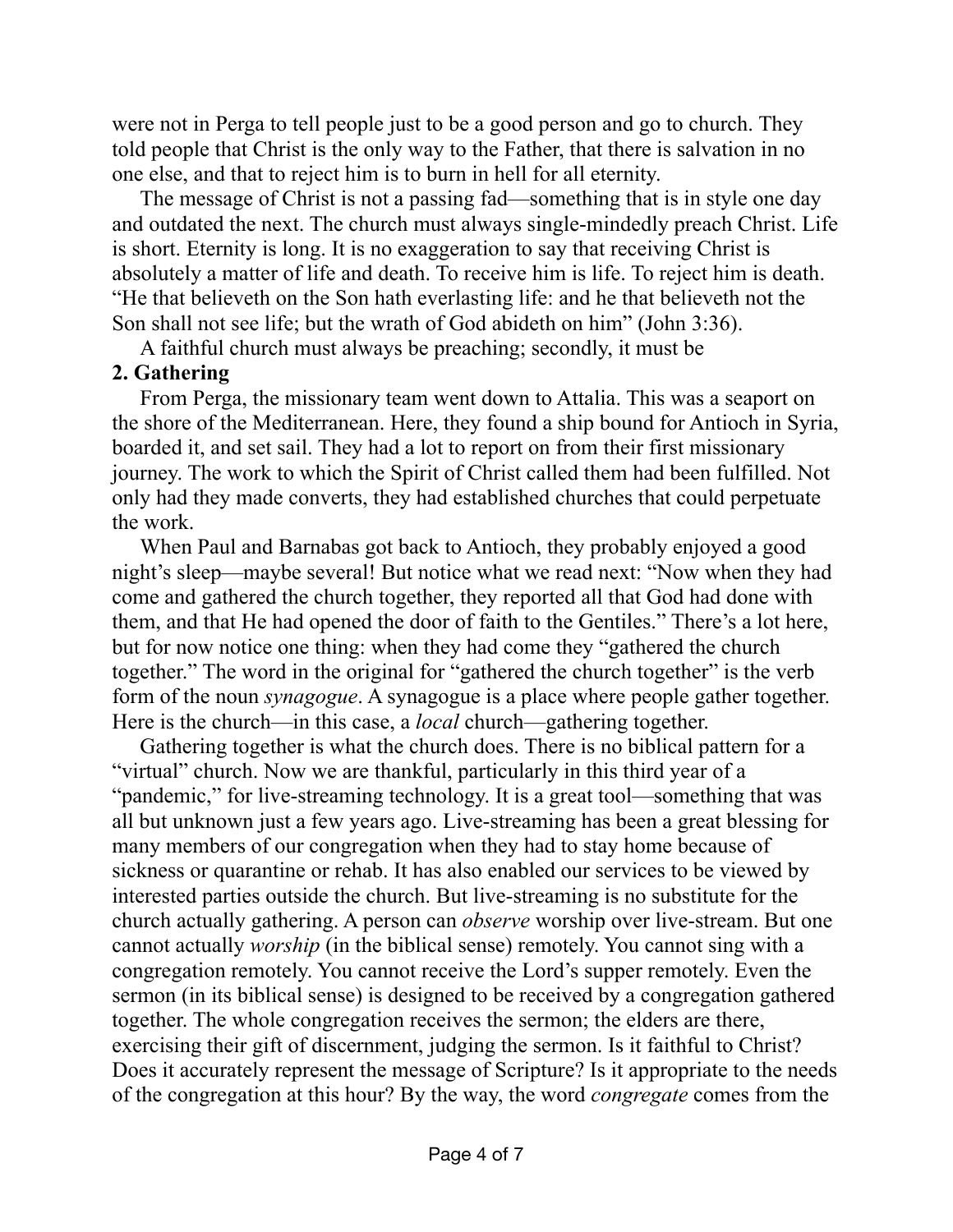Latin roots meaning *to flock together*. The church is Christ's flock gathered together! Christ's flock gathers to hear the Shepherd's voice. The church receives its marching orders and goes forth to take dominion in the name of Christ. When Christ called his disciples, he didn't just drop a little handbook from heaven into the front yards of twelve men ("Here's everything you're supposed to do, now read it and get to work"). No! He called them all by name. He modeled a life of discipleship in their midst. "When he putteth forth his own sheep, he goeth before them, and the sheep follow him: for they know his voice" (John 10:4). What we see in the Scriptures—both testaments—is God's people gathering together to hear his voice.

In the present case, the returned missionaries Paul and Barnabas "gathered the church together [and] reported all that God had done with them, and that He had opened the door of faith to the Gentiles." This was an important message, and it needed to be delivered to the whole congregation. At the beginning of chapter 13 the Holy Spirit had said, "separate to Me Barnabas and Saul for the work to which I have called them." The church obeyed. "Having fasted and prayed, and laid hands on them, they sent them away." Barnabas and Saul were sent out jointly by the Holy Spirit and by the church. Now, the church would joyfully gather together to hear from the lips of the missionaries all the details of what God had done through them. There was a spirit of great anticipation. What had these servants of Christ done during the long months and years that they had been away? They had been preaching and gathering flocks of God's people in Cypress and Asia Minor. Now, the sending church was gathering together to hear personally from God's servants, rejoice in what had been accomplished, and pray for their newly-established sister churches in other lands. But there is a third activity that is evident here, and that is

## **3. Reporting**

We read that the missionaries Paul and Barnabas began to tell "all that God had done with them, and that He had opened the door of faith to the Gentiles." Here was an encouraging report. Note that it was about "all that God had done." Paul and Barnabas were humble. They didn't spin the message to make themselves look better. All the emphasis was on what *God* had done. They didn't boast about the miracles they had performed, the great sermons they had preached, the converts they had made, their great exploits. All was put in proper context. It was *God* who was working in them both to will and to do of his good pleasure. It was God who had opened the door of faith to the Gentiles.

It is the same now. When people come to Christ, it is not because of the persuasiveness of the preacher, but because the God who made light shine out of darkness shines the light of his regenerating Spirit into a spiritually dark and cold heart. The story goes that Charles Spurgeon, the great pastor in nineteenth-century London, was walking down a street one day when a man who was drunk and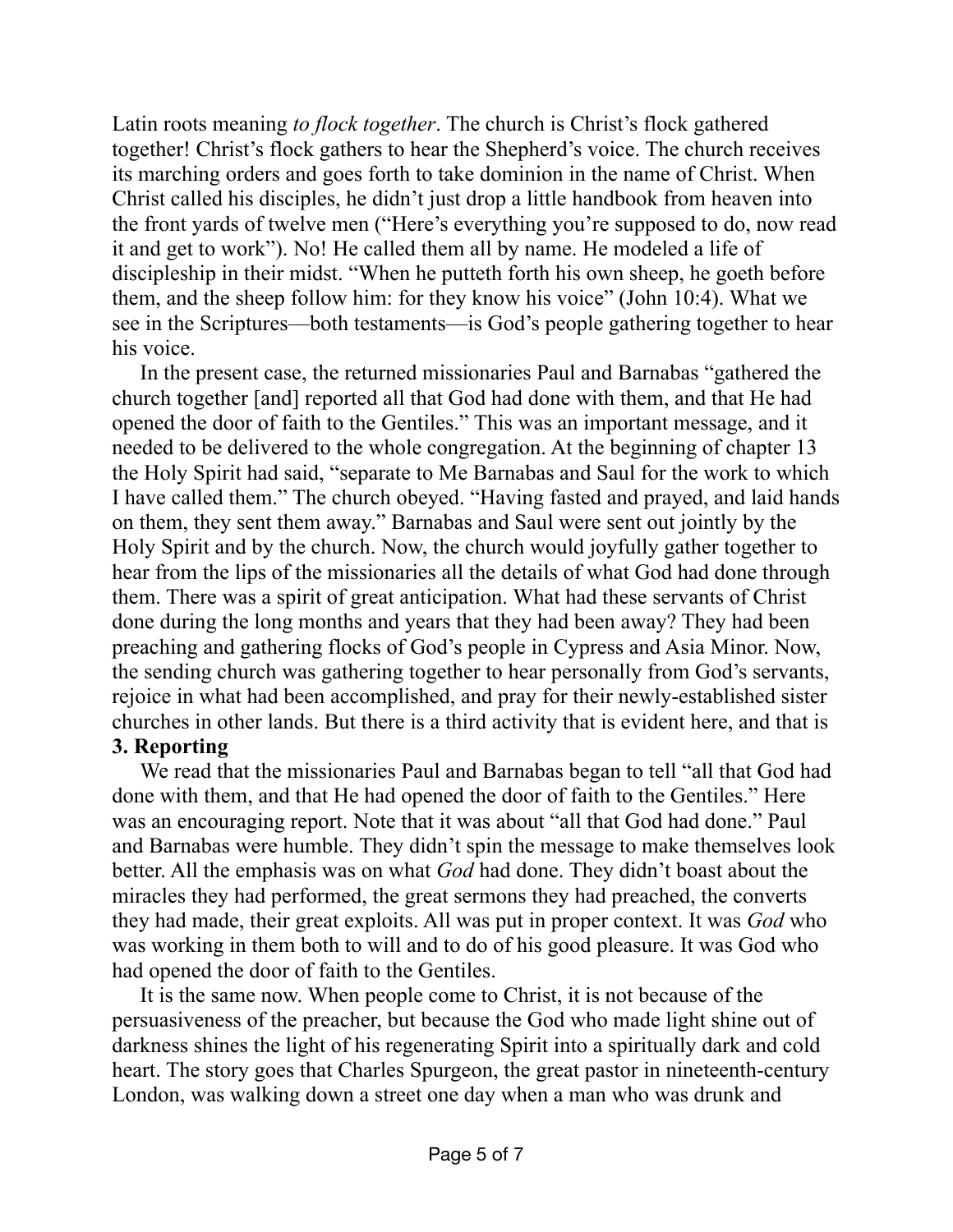<span id="page-5-1"></span>leaning on a lamppost yelled out to him, 'Hey, Mr. Spurgeon, do you remember me?' 'No, why should I?' 'Because I'm one of your converts!' Spurgeon's response? 'Well, you must be one of mine; you're certainly not one of the Lord's.'"With the Lord's help a preacher can make the gospel plain, but only the Spirit of God can breathe life into a spiritually dead heart, and open it up to the gospel.

So Paul and Barnabas reported to their sending church the things that God had done through them. It was the church at Antioch that had sent them out, supported them and prayed for them all these months and years, and it was the church at Antioch that now heard their first-hand report. In essence, what Paul and Barnabas were doing was being accountable to the church that had invested so much in them. Here, then, is the principle of accountability. Paul and Barnabas did not say, "We were personally chosen for this work by the Holy Spirit; therefore, we are accountable only to him. It's none of your business what we did when we were on the missions trip." No! They were sent out by the church, and so it was appropriate that they would report to the church. There was transparency, and their was accountability. Here were Paul and Barnabas giving account of their stewardship. Paul would later write, "Moreover it is required in stewards, that a man be found faithful" (1 Cor. 4:2). Clearly, he practiced what he preached.

This is something that missionaries do today as well: they deliver reports of their work to praying and sending churches. This past fall Grace OPC had missionary visits from Ben and Heather Hopp (Haiti) and Mark and Jeni Richline (Uruguay). These were very encouraging visits, and help to make our prayers for our missionaries much more personal.

At the end of a business day (or month, or quarter, or year) a businessman will balance his accounts. He will total up receipts and expenditures and see how he is doing, business-wise.

When my dear wife worked at a bank, early in our marriage, she would have to balance her transactions at the end of every business day. Being conscientious, she tried very hard to balance right to the penny. And she was very good at it. Even though she was part-time, she received the "teller of the season" award several times. And this was in the days before computers; everything had to be added up with an old-fashioned adding machine.

Just yesterday I received the report of our presbytery Committee on Diaconal Ministries for posting to our presbytery website. The Committee gives account of its stewardship to the whole presbytery. So does the presbytery treasurer. Once a year the presbytery will appoint an auditing committee to go over all the books and report to the body. "It is required in stewards, that a man be found faithful."

<span id="page-5-0"></span>http://michaelkelley.co/2011/02/spurgeon-and-the-drunk-convert/ [1](#page-5-1)